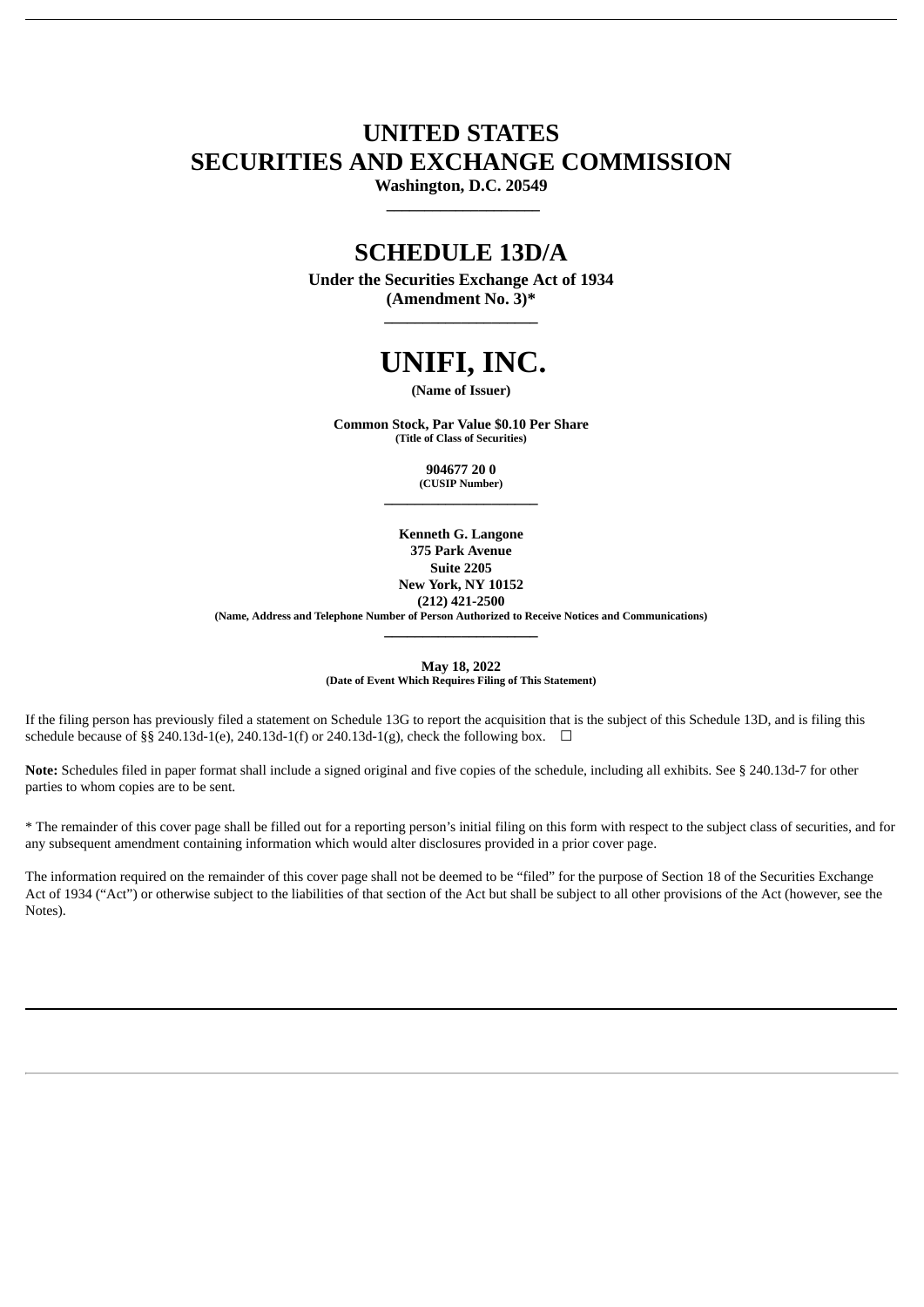|                | CUSIP No. 904677 200                             | 13D/A                                                                                   | Page 2 of 6 Pages |
|----------------|--------------------------------------------------|-----------------------------------------------------------------------------------------|-------------------|
|                |                                                  |                                                                                         |                   |
| $\mathbf{1}$   | <b>NAME OF REPORTING PERSON</b>                  |                                                                                         |                   |
|                |                                                  |                                                                                         |                   |
|                | <b>Kenneth G. Langone</b>                        |                                                                                         |                   |
| $\overline{2}$ | CHECK THE APPROPRIATE BOX IF A MEMBER OF A GROUP |                                                                                         |                   |
|                | (b) $\Box$<br>(a) $\Box$                         |                                                                                         |                   |
|                |                                                  |                                                                                         |                   |
| 3              | <b>SEC USE ONLY</b>                              |                                                                                         |                   |
|                |                                                  |                                                                                         |                   |
| 4              | <b>SOURCE OF FUNDS</b>                           |                                                                                         |                   |
|                |                                                  |                                                                                         |                   |
|                | PF                                               |                                                                                         |                   |
| 5              |                                                  | CHECK BOX IF DISCLOSURE OF LEGAL PROCEEDINGS IS REQUIRED PURSUANT TO ITEMS 2(d) OR 2(e) |                   |
|                |                                                  |                                                                                         |                   |
|                | П                                                |                                                                                         |                   |
| 6              | CITIZENSHIP OR PLACE OF ORGANIZATION             |                                                                                         |                   |
|                |                                                  |                                                                                         |                   |
|                | <b>United States</b>                             |                                                                                         |                   |

|                     | 7  | <b>SOLE VOTING POWER</b>        |
|---------------------|----|---------------------------------|
|                     |    |                                 |
| <b>NUMBER OF</b>    |    | 1,580,825                       |
| <b>SHARES</b>       | 8  | <b>SHARED VOTING POWER</b>      |
| <b>BENEFICIALLY</b> |    |                                 |
| <b>OWNED BY</b>     |    | 160,000                         |
| EACH                | 9  | <b>SOLE DISPOSITIVE POWER</b>   |
| REPORTING           |    |                                 |
| <b>PERSON</b>       |    | 1,580,825                       |
| WITH                | 10 | <b>SHARED DISPOSITIVE POWER</b> |
|                     |    |                                 |
|                     |    | 160,000                         |

| 11 | AGGREGATE AMOUNT BENEFICIALLY OWNED BY EACH REPORTING PERSON          |
|----|-----------------------------------------------------------------------|
|    |                                                                       |
|    | 1,740,825                                                             |
| 12 | CHECK BOX IF THE AGGREGATE AMOUNT IN ROW (11) EXCLUDES CERTAIN SHARES |
|    |                                                                       |
|    |                                                                       |
| 13 | PERCENT OF CLASS REPRESENTED BY AMOUNT IN ROW (11)                    |
|    |                                                                       |
|    | $9.4\%$                                                               |
| 14 | <b>TYPE OF REPORTING PERSON</b>                                       |
|    |                                                                       |
|    | IN                                                                    |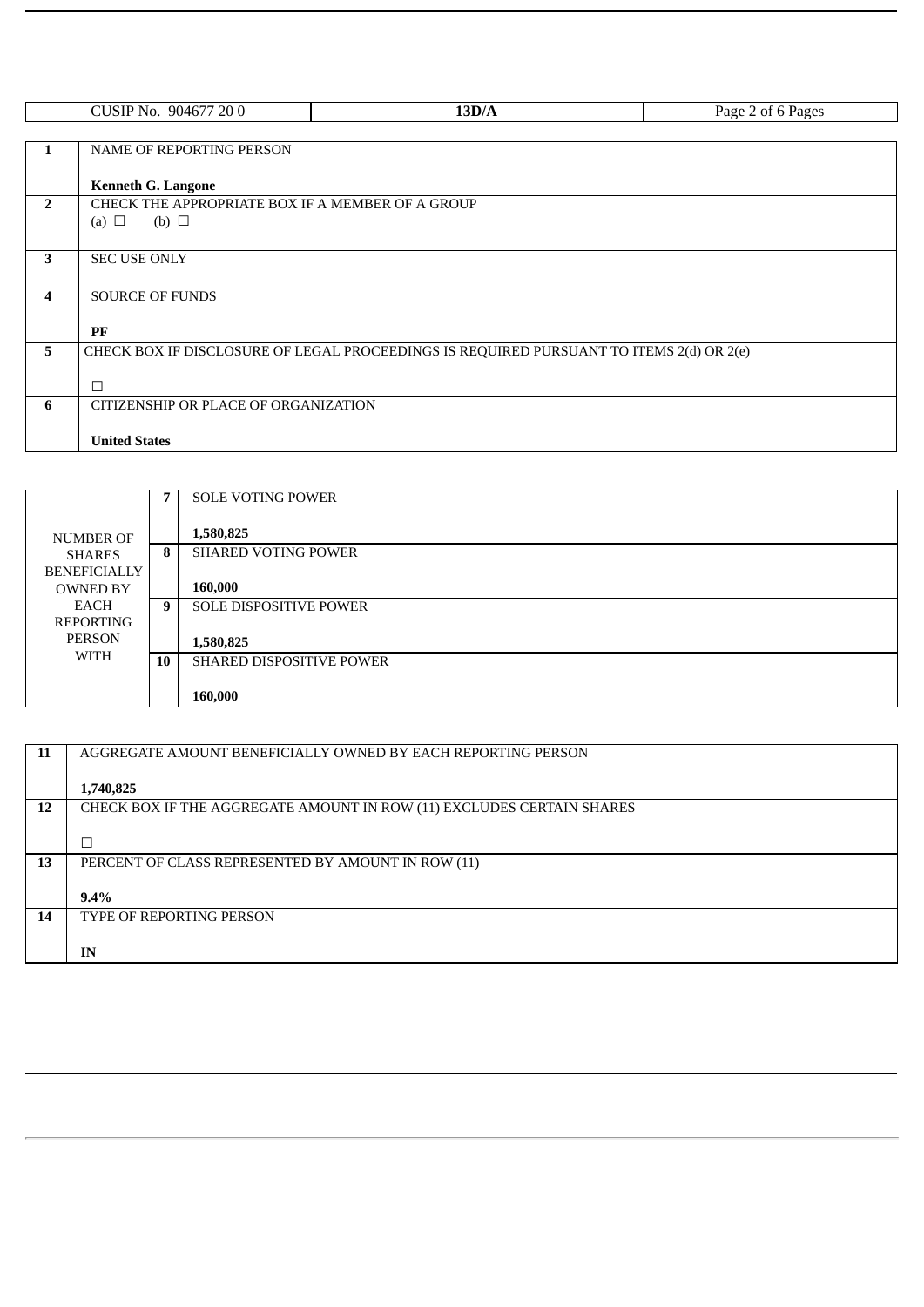|                         | CUSIP No. 904677 200                             | 13D/A                                                                                   | Page 3 of 6 Pages |
|-------------------------|--------------------------------------------------|-----------------------------------------------------------------------------------------|-------------------|
|                         |                                                  |                                                                                         |                   |
|                         |                                                  |                                                                                         |                   |
| 1                       | NAME OF REPORTING PERSON                         |                                                                                         |                   |
|                         |                                                  |                                                                                         |                   |
|                         | <b>Invemed Associates LLC</b>                    |                                                                                         |                   |
| $\overline{2}$          | CHECK THE APPROPRIATE BOX IF A MEMBER OF A GROUP |                                                                                         |                   |
|                         | (b) $\Box$<br>(a) $\Box$                         |                                                                                         |                   |
|                         |                                                  |                                                                                         |                   |
| $\mathbf{3}$            | <b>SEC USE ONLY</b>                              |                                                                                         |                   |
|                         |                                                  |                                                                                         |                   |
|                         |                                                  |                                                                                         |                   |
| $\overline{\mathbf{4}}$ | <b>SOURCE OF FUNDS</b>                           |                                                                                         |                   |
|                         |                                                  |                                                                                         |                   |
|                         | 00                                               |                                                                                         |                   |
| 5 <sup>5</sup>          |                                                  | CHECK BOX IF DISCLOSURE OF LEGAL PROCEEDINGS IS REQUIRED PURSUANT TO ITEMS 2(d) OR 2(e) |                   |
|                         |                                                  |                                                                                         |                   |
|                         | $\Box$                                           |                                                                                         |                   |
| 6                       | CITIZENSHIP OR PLACE OF ORGANIZATION             |                                                                                         |                   |
|                         |                                                  |                                                                                         |                   |
|                         | <b>New York</b>                                  |                                                                                         |                   |
|                         |                                                  |                                                                                         |                   |

|                     | 7  | <b>SOLE VOTING POWER</b>        |
|---------------------|----|---------------------------------|
| NUMBER OF           |    | $\bf{0}$                        |
| <b>SHARES</b>       | 8  | <b>SHARED VOTING POWER</b>      |
| <b>BENEFICIALLY</b> |    |                                 |
| <b>OWNED BY</b>     |    | 130,000                         |
| EACH                | 9  | <b>SOLE DISPOSITIVE POWER</b>   |
| REPORTING           |    |                                 |
| <b>PERSON</b>       |    | $\bf{0}$                        |
| WITH                | 10 | <b>SHARED DISPOSITIVE POWER</b> |
|                     |    |                                 |
|                     |    | 130,000                         |

| 11 | AGGREGATE AMOUNT BENEFICIALLY OWNED BY EACH REPORTING PERSON          |
|----|-----------------------------------------------------------------------|
|    |                                                                       |
|    | 130,000                                                               |
| 12 | CHECK BOX IF THE AGGREGATE AMOUNT IN ROW (11) EXCLUDES CERTAIN SHARES |
|    |                                                                       |
|    |                                                                       |
| 13 | PERCENT OF CLASS REPRESENTED BY AMOUNT IN ROW (11)                    |
|    |                                                                       |
|    | $0.7\%$                                                               |
| 14 | <b>TYPE OF REPORTING PERSON</b>                                       |
|    |                                                                       |
|    | <b>OO</b>                                                             |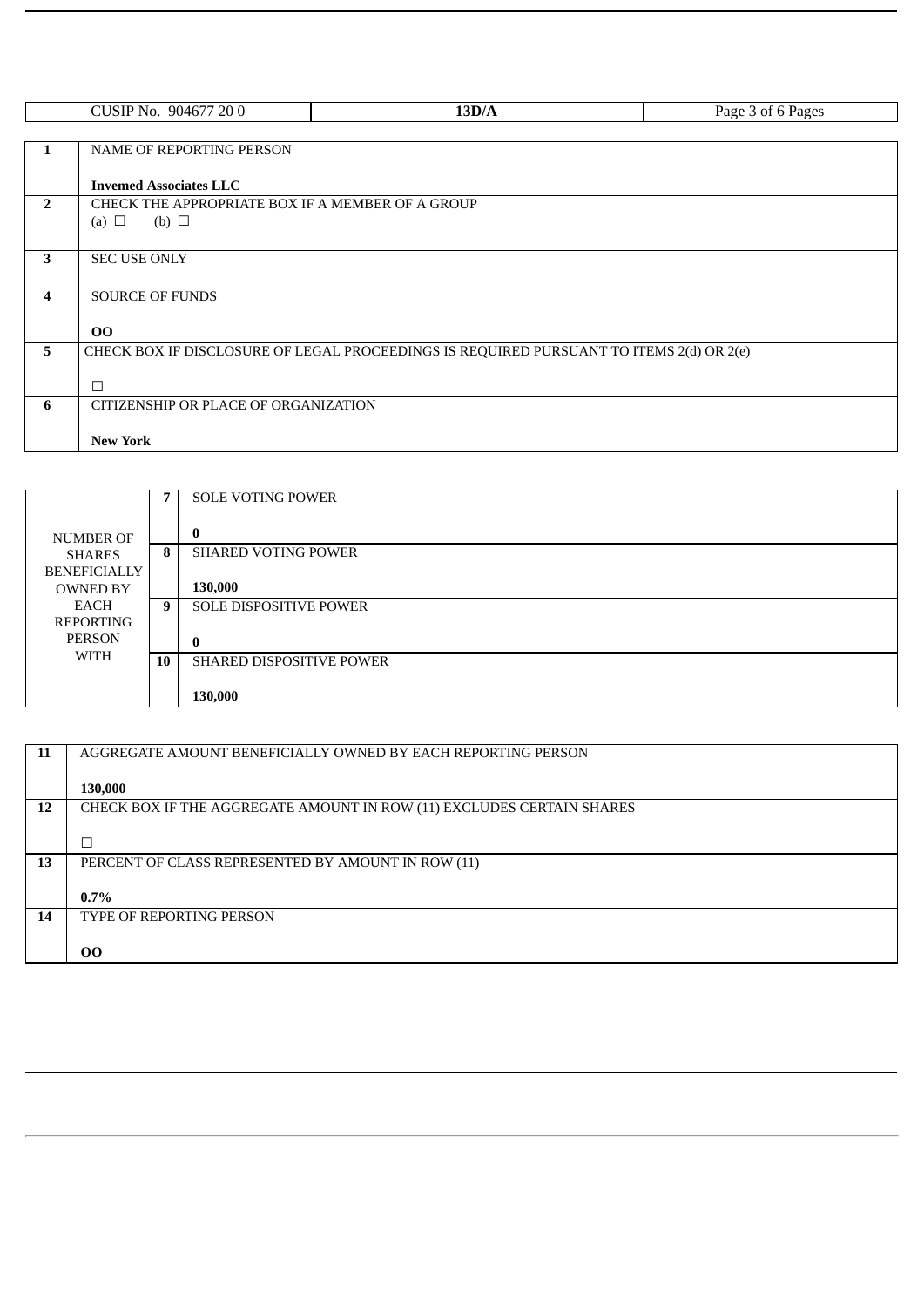**EXPLANATORY NOTE:** This Amendment No. 3 amends and supplements the information set forth in the Schedules 13D and 13D/A previously filed by the Reporting Persons (as defined below) with the United States Securities and Exchange Commission (the "SEC").

#### **ITEM 1. SECURITY AND ISSUER.**

This Schedule 13D/A relates to the common stock, par value \$0.10 per share (the "Common Stock"), of Unifi, Inc., a New York corporation (the "Issuer"). The address of the principal executive offices of the Issuer is 7201 W. Friendly Ave., Greensboro, NC 27410.

#### **ITEM 2. IDENTITY AND BACKGROUND.**

(a) This Schedule 13D/A is being filed by Kenneth G. Langone ("Mr. Langone") and Invemed Associates LLC, a New York limited liability company ("Invemed") (sometimes hereinafter collectively referred to as the "Reporting Persons").

The Reporting Persons are making this joint filing because they may be deemed to constitute a "group" within the meaning of Section 13(d)(3) of the Securities Exchange Act of 1934, as amended (the "Exchange Act"), although neither the fact of this filing nor anything contained herein shall be deemed to be an admission by the Reporting Persons that a group exists.

(b) The principal business address of the Reporting Persons is 375 Park Avenue, Suite 2205, New York, NY 10152.

(c) Mr. Langone's principal occupation is as President and Chief Executive Officer of Invemed. Invemed is engaged primarily in the business of managing Mr. Langone's personal funds.

(d) During the last five years, none of the Reporting Persons has been convicted in a criminal proceeding, excluding traffic violations or similar misdemeanors.

(e) During the last five years, none of the Reporting Persons has been a party to a civil proceeding of a judicial or administrative body of competent jurisdiction that resulted in a judgment, decree or final order enjoining future violations of, or prohibiting or mandating activities subject to, federal or state securities laws or finding any violation with respect to such laws.

(f) Mr. Langone is a United States citizen. Invemed is a limited liability company organized under the laws of the State of New York.

#### **ITEM 3. SOURCE AND AMOUNT OF FUNDS OR OTHER CONSIDERATION.**

On May 18, 2022, Mr. Langone used personal funds to purchase 50,000 shares of Common Stock in a private transaction at a price of \$13.5736 per share for an aggregate purchase price of \$678,680.

#### **ITEM 4. PURPOSE OF TRANSACTION.**

Mr. Langone purchased the 50,000 shares of Common Stock referenced in Item 3 for investment purposes and intends to evaluate the performance of such securities as an investment in the ordinary course of business. Except as provided in this Schedule 13D/A or as may be proposed by Mr. Langone in his capacity as a director of the Issuer or by the Board of Directors of the Issuer with the participation of Mr. Langone, neither Mr. Langone nor Invemed has any plans or proposals which relate to, or could result in, any of the matters referred to in paragraphs (a) through (j), inclusive, of Item 4 of Schedule 13D/A.

Page 4 of 6 Pages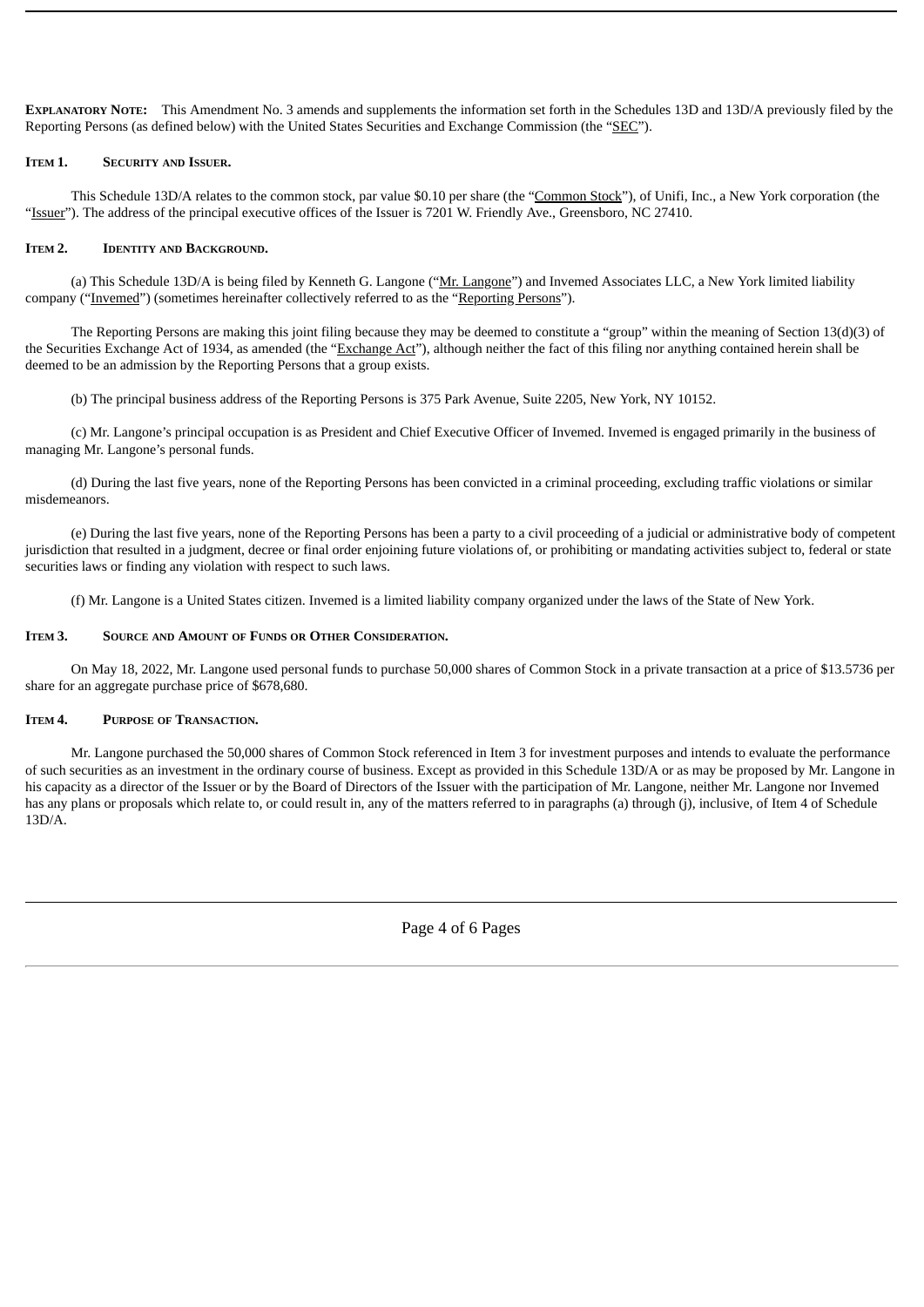#### **ITEM 5. INTEREST IN SECURITIES OF THE ISSUER.**

(a) Mr. Langone beneficially owns 1,740,825 shares, or 9.4%, of the Common Stock of the Issuer, and Invemed beneficially owns 130,000 shares, or 0.7%, of the Common Stock of the Issuer. Each percentage ownership of shares of Common Stock set forth in this Schedule 13D/A is based on 18,477,791 shares of Common Stock outstanding as of April 29, 2022 as disclosed in the Issuer's Quarterly Report on Form 10-Q filed with the SEC on May 4, 2022.

(b) Number of shares as to which each Reporting Person has:

Sole power to vote or to direct the vote: The information in Row 7 of the Cover Pages is incorporated by reference herein.\*

Shared power to vote or to direct the vote: The information in Row 8 of the Cover Pages is incorporated by reference herein.\*\*

Sole power to dispose or to direct the disposition of: The information in Row 9 of the Cover Pages is incorporated by reference herein.\*

Shared power to dispose or to direct the disposition of: The information in Row 10 of the Cover Pages is incorporated by reference herein.\*\*

- With respect to Mr. Langone, such amount includes 52,307 shares of Common Stock that Mr. Langone has the right to receive pursuant to stock units that will automatically convert into shares of Common Stock following the termination of Mr. Langone's service as a director of the Issuer.
- With respect to Mr. Langone, such amount includes (i) 130,000 shares of Common Stock owned by Invemed, in which Mr. Langone owns a 92.0% interest and serves as President and Chief Executive Officer, and (ii) 30,000 shares of Common Stock owned by Mr. Langone's wife. Mr. Langone disclaims beneficial ownership of the shares of Common Stock held (A) by Invemed, and any proceeds thereof, that exceed his pecuniary interest therein and/or are not actually distributed to him and (B) by Mrs. Langone.

Mrs. Langone's business address is 375 Park Avenue, Suite 2205, New York, NY 10152. Mrs. Langone's principal occupation is as homemaker. During the last five years, Mrs. Langone has not been convicted in a criminal proceeding, excluding traffic violations or similar misdemeanors. During the last five years, Mrs. Langone has not been a party to a civil proceeding of a judicial or administrative body of competent jurisdiction that resulted in a judgment, decree or final order enjoining future violations of, or prohibiting or mandating activities subject to, federal or state securities laws or finding any violation with respect to such laws. Mrs. Langone is a United States citizen.

(c) The information in Item 3 of this Schedule 13D/A is incorporated by reference herein. Except as set forth therein, Mr. Langone, Mrs. Langone and Invemed have not effected any transactions in shares of Common Stock during the past 60 days.

(d) Other than with respect to persons owning interests in Invemed (which interest does not relate to more than five percent of the shares of Common Stock), no person is known to have the right to receive or the power to direct the receipt of dividends from, or the proceeds from the sale of, the securities described in this Item 5.

(e) Not applicable.

#### ITEM 6. CONTRACTS, ARRANGEMENTS, UNDERSTANDINGS OR RELATIONSHIPS WITH RESPECT TO SECURITIES OF THE ISSUER.

The information in Item 5 of this Schedule 13D/A is incorporated by reference herein. Other than as described in Item 5 of this Schedule 13D/A, to the knowledge of the Reporting Persons, there are no contracts, arrangements,

Page 5 of 6 Pages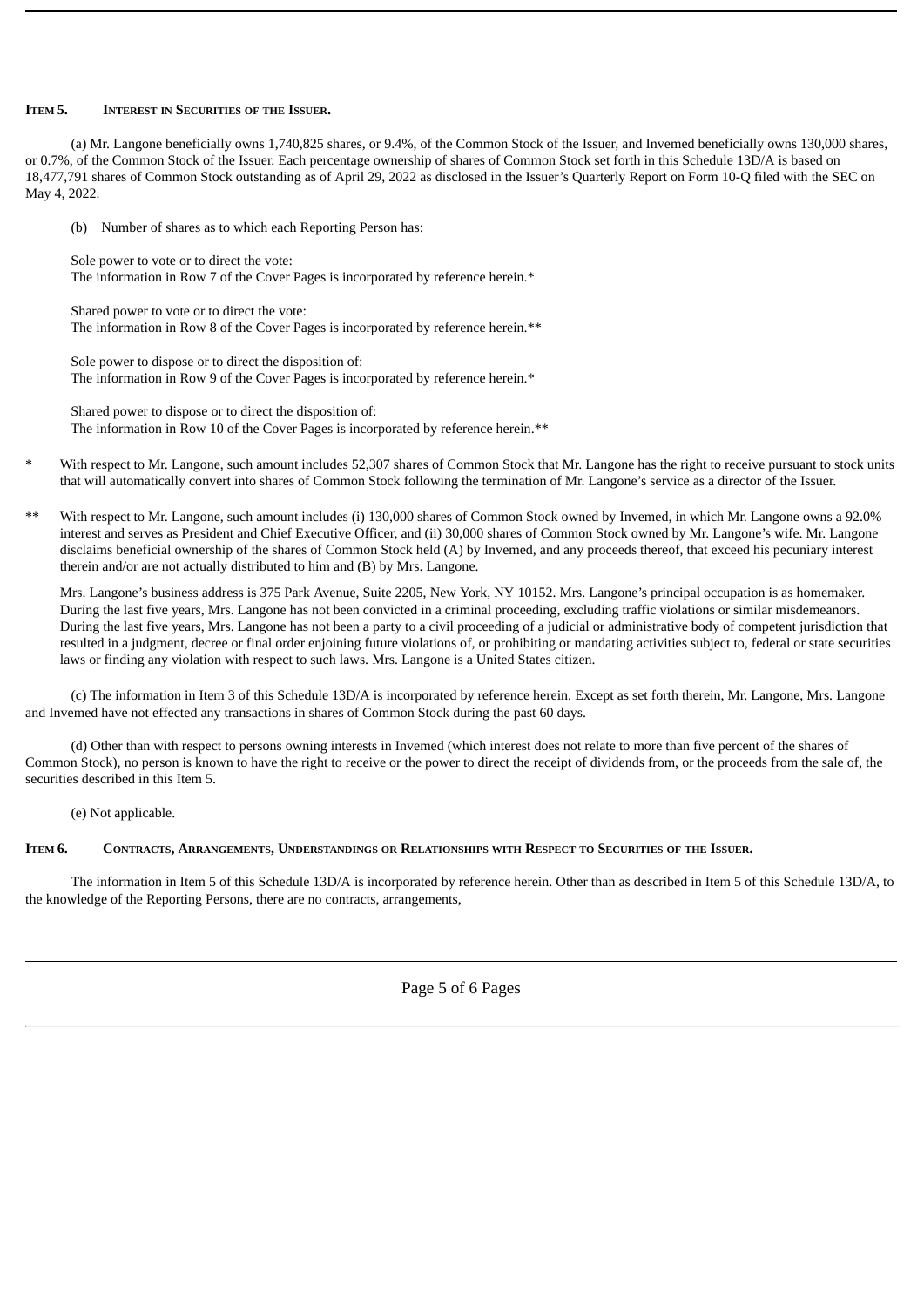understandings or relationships (legal or otherwise) among the persons named in Item 2 and between such persons and any person with respect to any securities of the Issuer, including, but not limited to, the transfer or voting of any of the securities, finder's fees, joint ventures, loan or option arrangements, puts or calls, guarantees of profits, division of profits or loss, or the giving or withholding of proxies.

#### **ITEM 7. MATERIAL TO BE FILED AS EXHIBITS.**

Pursuant to Rule 13d-1(k) promulgated under the Exchange Act, the Reporting Persons have entered into an agreement with respect to the joint filing of this Schedule 13D/A, which agreement is set forth on the signature page to this Schedule 13D/A.

Page 6 of 6 Pages